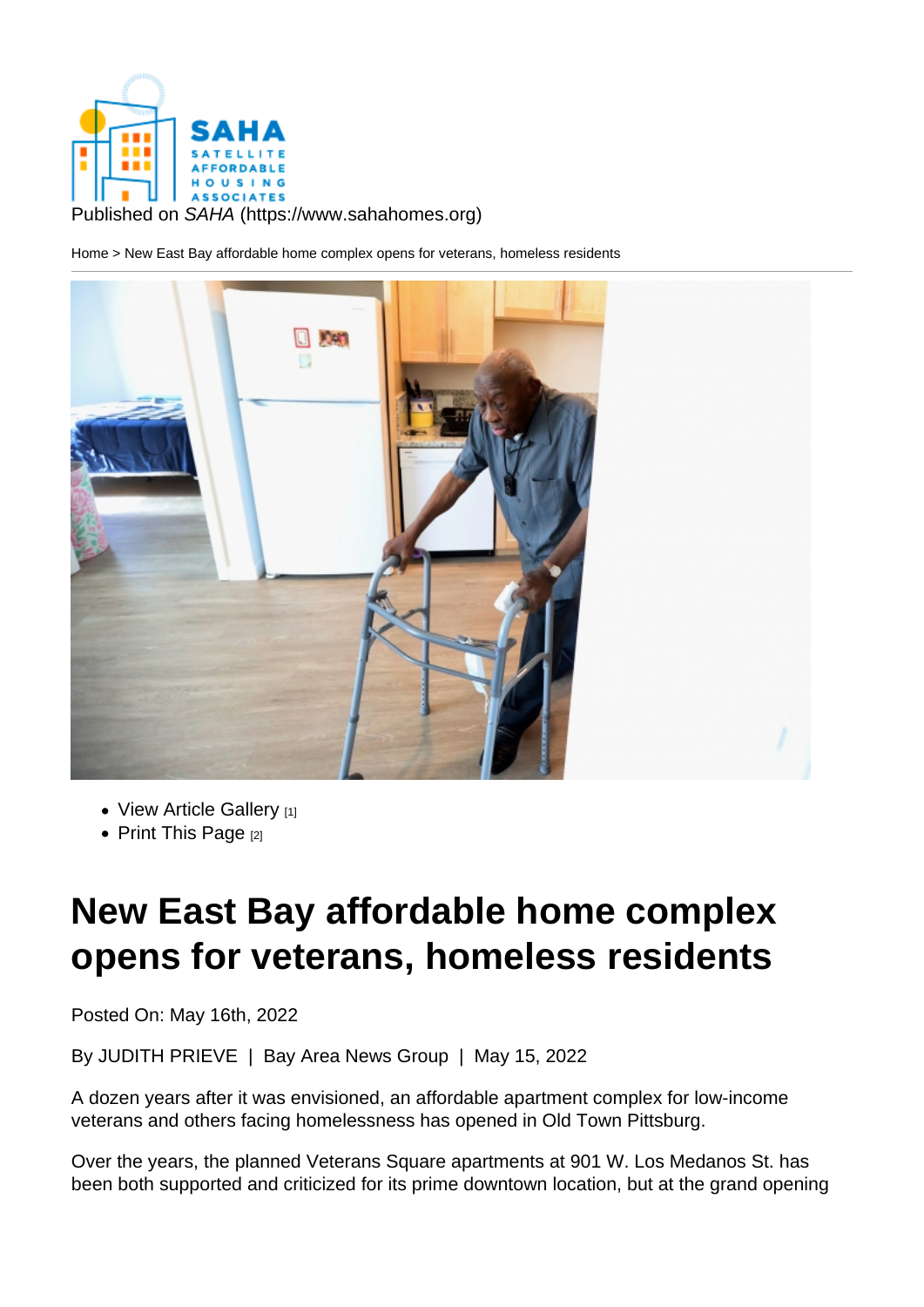Wednesday, one could only hear the accolades .

?I?m very grateful,? new resident Dawn Drewer said in an interview before the grand opening where she was a featured speaker. ?It?s just hard to believe I have a place of my own.?

A Danville native and former Pittsburg homeowner, Drewer, now 58, said she fell on hard times following a divorce and medical problems that stemmed from an accident years earlier, and her parents died last year, leaving her with little support. Over the years, she has lived with her boyfriend?s mother, her sister and most recently in shelters in Concord and Richmond before applying for a Veterans Square apartment, for whichshe pays 30% of her disability income. ?I?m in a really nice area in downtown,? she said, adding that security measures help keep residents safe.

Located close to restaurants, bus services and the Pittsburg Center BART Station, the Satellite Affordable Housing Associates? Veterans Square features solar thermal systems and other green features, as well as room for a community garden. The three-story building includes 28 one-bedroom and two two-bedroom apartments, ranging from 575 to 783 square feet, with an on-site manager.

?Satellite Affordable Housing Associates is thrilled to continue our work to serve veterans and end veteran homelessness in Contra Costa County,? Susan Friedland, chief executive officer of SAHA, said in a statement. ?Affordable homes for veterans are desperately needed throughout the county and the state. According to the United States Interagency Council on Homelessness, there are over 10,000 veterans currently experiencing homelessness in California alone. We can change this.?

The Pittsburg housing project targets people earning 30% to 50% of the area median income, which is \$87,900 for a one-person household in Contra Costa County, according to officials. Working with referrals from several agencies, the Pittsburg Housing Authority provided 29 vouchers for Veterans Square to low-income residents in need of housing.

Nineteen of the apartment will serve homeless veterans through HUD?s Veterans Affairs Supportive Housing program.

The remaining 10 apartments have been set aside for others who are homeless or at risk for homelessness.

The \$19 million Satellite Affordable Housing Associates housing project broke ground in November 2020 and was financed through a variety of sources, according to one of its major lenders.

Housing Trust Silicon Valley provided a low-cost loan for the project through Apple Affordable Housing Fund grants it received. In recent years, the tech giant donated \$150 million to support new Bay Area affordable housing projects such as Veterans Square by making loans to qualified developers.

?Our mission is to provide safe affordable housing solutions for those in need,? Noni Ramos, CEO of Housing Trust said in a statement. ?Grand openings like this are so exciting because they mark a new beginning for those who bravely served our country.?

Other financing sources include the city of Pittsburg, the Pittsburg Housing Authority, the California Department of Housing and Community Development, the California Tax Credit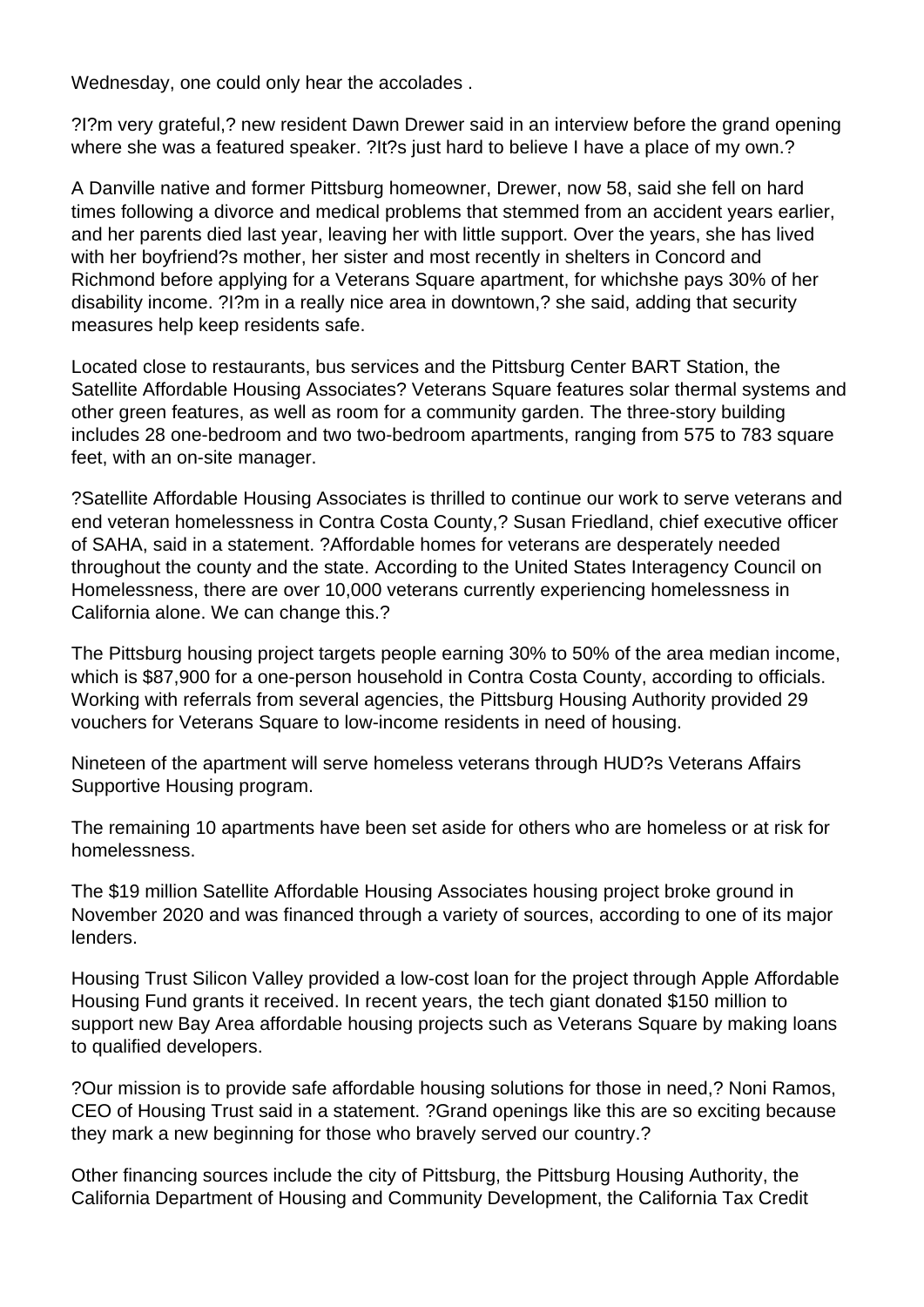Allocation Committee, the California Debt Limit Allocation Committee, Contra Costa County, Raymond James Tax Credit Fund, Chase and the U.S. Department of Housing and Urban Development.

Julie Mahowald, chief financial officer for Housing Trust Silicon Valley, said in an interview that the developer put together a complex web of financing for the apartment project and contacted the nonprofit to secure part of the funding needed to build Veterans Square.

Though Veterans Square is one of the smaller veterans housing projects of some 600 that Housing Trust Silicon Valley has helped make happen, Mahowald said it is a good size for people to get to know and help support one another.

?It?s on the smaller side, but being small, it can become a close-knit community and people can keep an eye on each other,? she said.

Drewer said being on the second floor facing downtown allows her to watch the comings and goings around her from the safety of her own home.

?It?s hard to believe, I?ve worked so hard to get to this point,? Drewer said, noting she had been on waiting lists before but had never been offered an affordable apartment. ?It?s just so refreshing. It?s just so awesome.?

Read the full article here. [3]

[Related](https://edition.pagesuite.com/popovers/dynamic_article_popover.aspx?guid=fa299b9c-e29c-4aa4-ac3c-d20b35801c1c&appcode=EAS596&eguid=83f28a73-3e4f-4afb-ba26-9dec785406de&pnum=29)

[4]

**Property** Veterans Square [4] [901 Los Medanos Street](https://www.sahahomes.org/properties/veterans-square)

 $[5]$ ,  $[5]$ 

Press Releases [Bringing Veterans Home in C](https://www.sahahomes.org/news/12-20-2021/bringing-veterans-home-contra-costa-county)o[ntra Costa County](https://www.sahahomes.org/news/12-20-2021/bringing-veterans-home-contra-costa-county) [5]